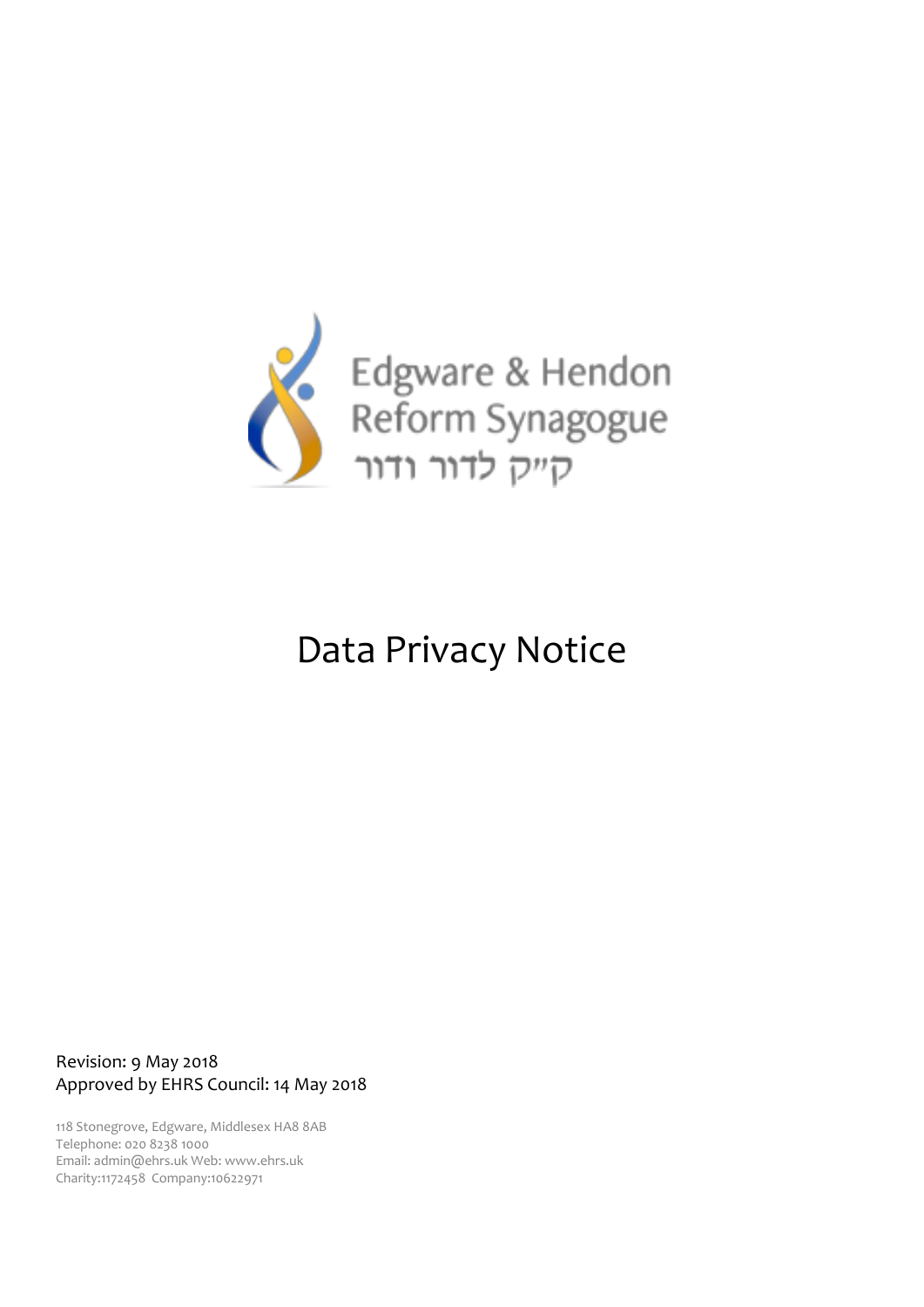## **1. Your personal data – what is it?**

Personal data relates to a living individual who can be identified from that data. Identification can be by the information alone or in conjunction with any other information in the data controller's possession or likely to come into such possession. The processing of personal data is governed by the General Data Protection Regulation (the "GDPR").

## **2. Who are we?**

Edgware & Hendon Reform Synagogue [EHRS] is the data controller located at the registered address in (9) below. This means it decides how your personal data is processed and for what purposes.

## **3. How do we process your personal data?**

EHRS complies with its obligations under the "GDPR" by keeping personal data up to date; by storing and destroying it securely; by not collecting or retaining excessive amounts of data; by protecting personal data from loss, misuse, unauthorised access and disclosure and by ensuring that appropriate technical measures are in place to protect personal data.

We use your personal data for the following purposes: -

- To enable us to provide services for the benefit of the public in a particular geographical area as specified in the Bye Laws of Edgware & Hendon Reform Synagogue and its Vision Statement;
- To administer membership records;
- To fundraise and promote the interests of the charity;
- To manage our employees and volunteers;
- To maintain our own accounts and records (including the processing of gift aid applications);
- To maintain our accounts specifically in respect of our Nagila pre-school, Children's and Adults Education Services and Youth Centre activities
- To inform you of news, events, activities and services running at EHRS;

## **4. What is the legal basis for processing your personal data?**

- Explicit consent of the data subject so that we can keep you informed about membership benefits, news, events, activities and services and process your gift aid donations and keep you informed about synagogue and wider community events.
- Processing in respect of collection of membership subscriptions, funeral expenses scheme and funds to maintain the upkeep and services of the synagogue.
- Processing is necessary for carrying out obligations under employment, HMRC or social protection law, or a collective agreement;
- Processing is carried out by EHRS as a not-for-profit body with a philosophical, religious, welfare, pastoral or social aim provided:
	- o the processing relates only to members or former members (or those who have regular contact with it in connection with those purposes); and
	- o there is no disclosure to a third party without consent.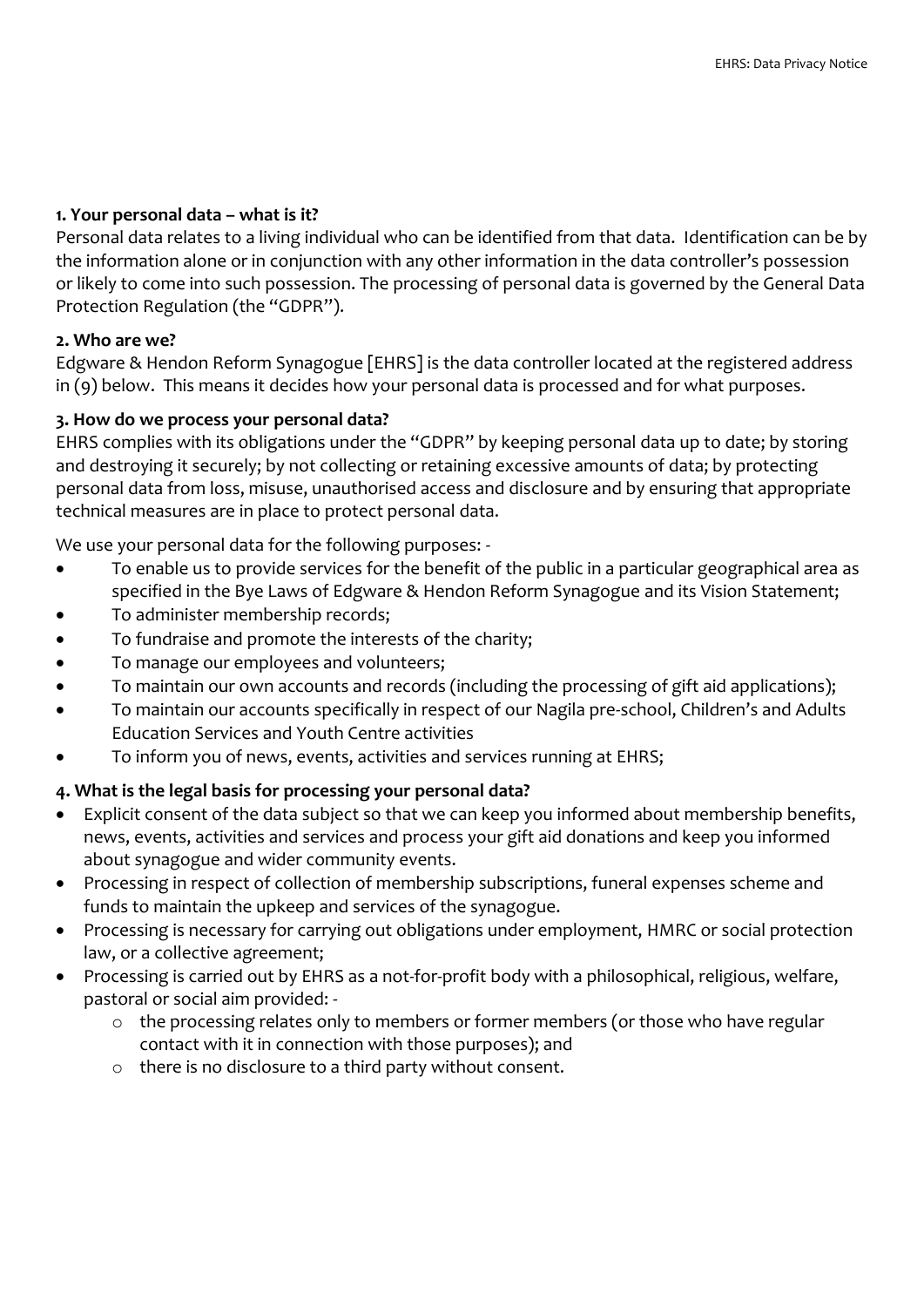#### **5. Sharing your personal data**

Your personal data will be treated as strictly confidential and will only be shared with other members of the synagogue in order to carry out a service to other synagogue members or for purposes connected with the synagogue.

We will only share your data with third parties outside of the community or those defined as for legal processing of your data (as above) with your consent. We will share your data with

- the Jewish Joint Burial Society [JJBS] in order to provide a funeral expenses scheme for our members.
- the Local Authority, in respect of achieving funding for our Nagila Pre-school on your behalf
- the Movement for Reform Judaism [MRJ], with your consent, so they can keep you informed about news in the community and events, activities and services that will be occurring in the wider community and in which you may be interested.
- x government departments or their representative organisation as legally required. (eg. HMRC, Ofsted)

# **6. How long do we keep your personal data<sup>1</sup> ?**

We retain personal data while it is still current; financial and associated paperwork for up to 6 years after the calendar year to which they relate or as otherwise may be required; children's information where defined by Ofsted and relevant; synagogue registers (b'nei-mitvah, marriages, funerals and burial details, memorials or other relevant religious information or life-cycle events) permanently.

## **7. Your rights and your personal data**

1

Unless subject to an exemption under the GDPR, you have the following rights with respect to your personal data: -

- The right to request a copy of your personal data which EHRS holds about you;
- The right to request that EHRS corrects any personal data if it is found to be inaccurate or out of date;
- The right to request your personal data is erased where it is no longer necessary nor legally required for the EHRS to retain such data;
- The right to withdraw your consent to the processing at any time
- The right to request that the data controller provide the data subject with his/her personal data and where possible, to transmit that data directly to another data controller, (known as the right to data portability), (where applicable) [*Only applies where the processing is based on consent or is necessary for the performance of a contract with the data subject and in either case the data controller processes the data by automated means*].
- The right, where there is a dispute in relation to the accuracy or processing of your personal data, to request a restriction is placed on further processing;
- x The right to object to the processing of personal data, (where applicable) [*Only applies where processing is based on legitimate interests (or the performance of a task in the public interest/exercise of official authority); direct marketing and processing for the purposes of scientific/historical research and statistics*]
- The right to lodge a complaint with the Information Commissioners Office.